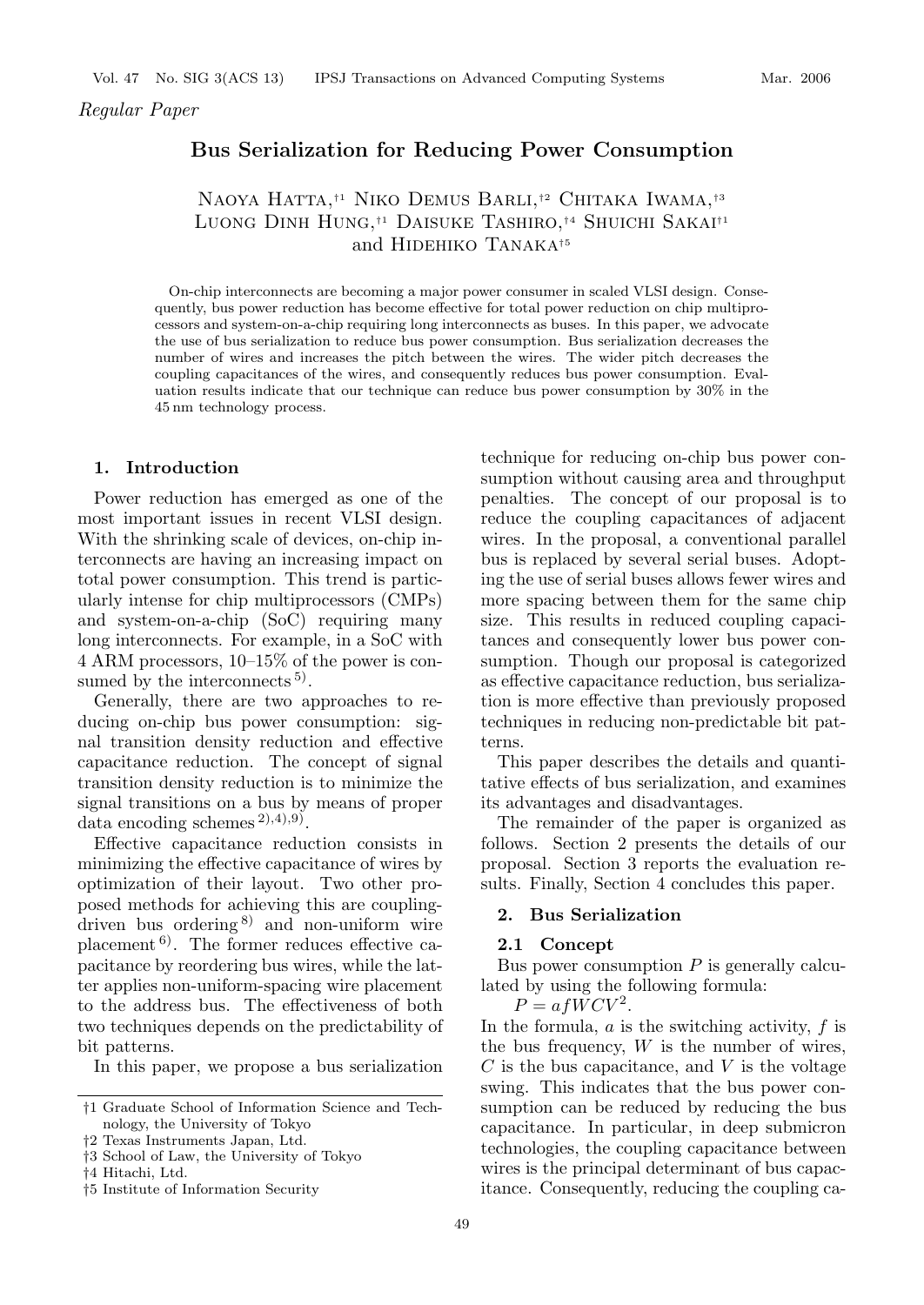

**Fig. 1** Circuit structure of a serialized bus.

pacitance is effective for reducing the bus power consumption.

We propose a bus serialization technique that utilizes the above concept. Bus serialization is a technique whereby a conventional parallel bus is replaced by several serial buses. The introduction of serial buses decreases the number of wires, permits wider spacing between wires in the same area, and decreases coupling capacitances, thus reducing bus power consumption.

In addition, bus serialization permits higher bus frequency. The wider wire pitch allows room for improvement of bus capacitance as well as bus resistance. If the wire spacing is increased by the extra spacing, the coupling capacitance is decreased. Alternatively, if the wire width is increased, the bus resistance is decreased. Bus frequency is approximately in inverse proportion to the product of the bus capacitance and the resistance. Therefore, the both low power consumption and high frequency can be achieved by optimizing the wire width.

Generally, the advantages of bus serialization are high-speed data transfer achieved by resolving the signal integrity problem, and a relaxation of the pin limit. However, bus serialization requires high frequency, which makes implementation difficult. In our proposal, while the speed of data transfer does not increase, low-power data transfer can be achieved. One contribution of our research is the introduction of this trade-off into bus serialization.

## **2.2 Basic Structure**

**Figure 1** shows the basic structure of a serialized bus. The total bus width is the product of the number of wires M and the serialization degree N. Serialization decreases the number of wires from  $M\cdot N$  to M. Each serial bus transfers N bits of data per transaction. Consequently, the frequency of a serialized bus must be  $f \cdot N$ for the same throughput as a conventional bus. A serializer and deserializer are used to convert parallel data into serial data and vice versa.



**Fig. 2** Bus layout design. Serialization decreases the number of wires, and increases the wire width and spacing.

The power consumption of a conventional bus  $P_C$  and that of a serialized bus  $P_S$  are as follows:

$$
P_C = af(M \cdot N)CV^2.
$$
  
\n
$$
P_S = a(f \cdot N)M(C/\alpha)V^2.
$$

This indicates that the serialized bus can reduce power consumption by the capacitance ratio  $\alpha$ without reducing the throughput.

## **2.3 Layout Design Optimization**

As has been mentioned, the extra spacing allowed by bus serialization can reduce the bus capacitance or resistance. In this section, we propose a methodology for determining the optimum wire width and spacing.

We define the following parameters:

N : Serialization degree.  $W_S: Wire width (serialized bus).$  $S_S$ : Wire spacing (serialized bus).

We assume that the following parameters are defined by a bus specification and a wire configuration:

 $M \cdot N$ : Total bus width.  $W_C$ : Wire width (conventional bus).  $S_C$ : Wire spacing (conventional bus).  $f_C$ : Bus frequency (conventional bus).  $T_C$ : Bus throughput (conventional bus).

The following parameters can be calculated from previous parameters:

- C : Bus capacitance.
- R : Bus resistance.
- f*<sup>S</sup>* : Bus frequency (serialized bus).
- T*<sup>S</sup>* : Bus throughput (serialized bus).

**Figure 2** shows the extra spacing gained by bus serialization.  $L_C$  is the wire pitch in a conventional (fully parallel) bus. Bus serialization increases the wire pitch from L*<sup>C</sup>* to L*S*. For an identical wire area, wider L*<sup>S</sup>* can be used to increase the wire spacing S*<sup>S</sup>* or the wire width W*S*. These can be reduced to the following:

$$
W_S + S_S = (W_C + S_C) \cdot N. \tag{1}
$$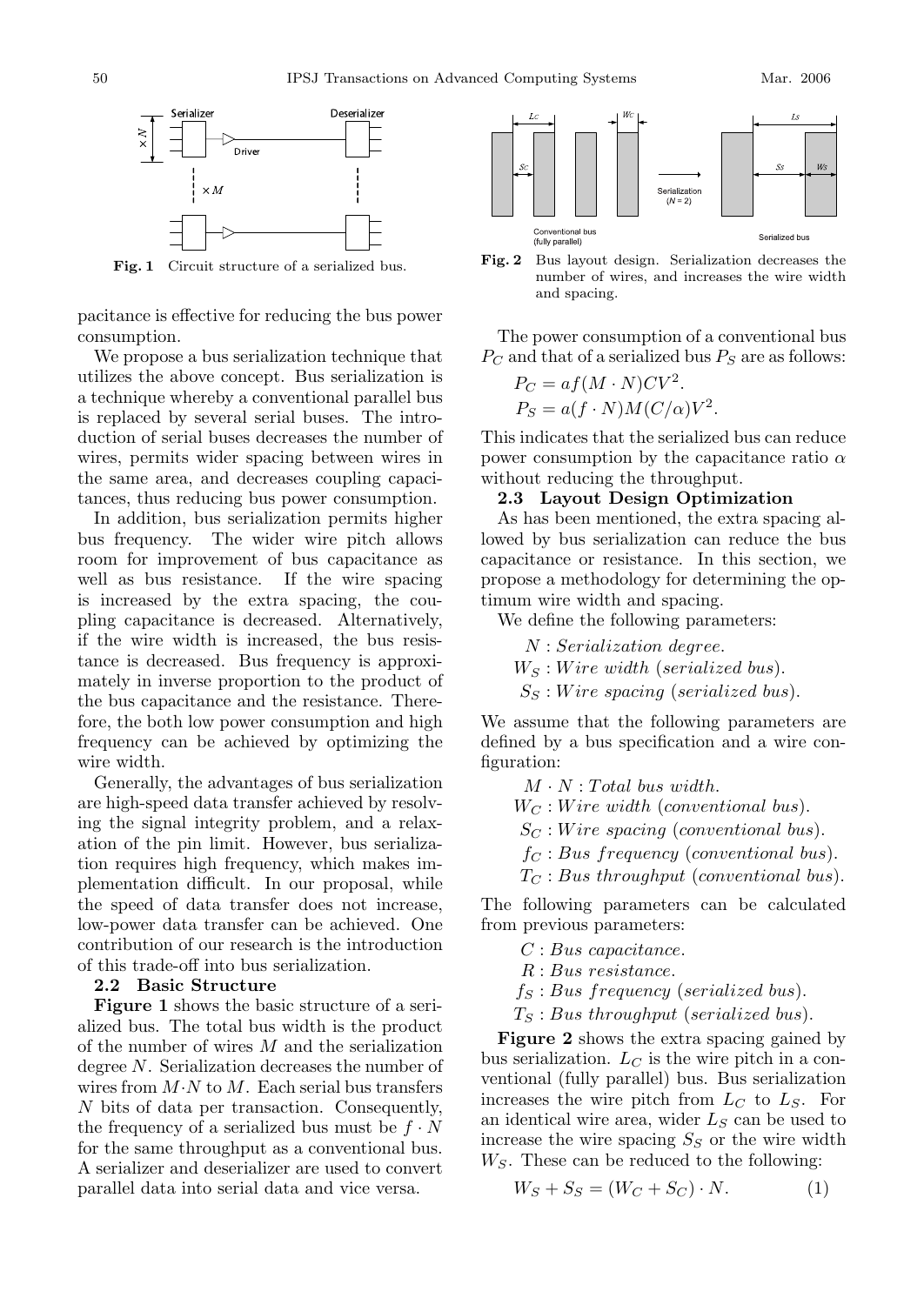This equation indicates the constraint for the area.

The bus throughputs T*<sup>C</sup>* and T*<sup>S</sup>* are calculated as follows:

$$
T_C = f_C \cdot M \cdot N \tag{2}
$$

$$
T_S = f_S \cdot M \tag{3}
$$

To maintain the same throughput, the following inequality must be fulfilled:

$$
T_S \ge T_C \tag{4}
$$

This means that the bus frequency of a serialized bus must be  $N$  times as high as that of a conventional bus. Therefore, the following inequality is the constraint for bus frequency:

$$
f_S \ge f_C \cdot N. \tag{5}
$$

In this paper, we assume the following formula developed by Kawaguchi and Sakurai<sup>3)</sup> for calculating the bus frequency  $f$ :

$$
\frac{1}{f} \approx R(C_C + C_L) \left( \frac{1.63C_C}{C_C + C_L} + 0.37 \right). \tag{6}
$$

We also assume the capacitance model developed by Chern, et al.<sup>1)</sup> for calculating the bus capacitance. The details of the capacitance formulae are given in Appendix A.1.

When Eq. (1) and Inequality (5) are fulfilled and C is minimized, the best W*<sup>S</sup>* and S*<sup>S</sup>* can be found.

### **2.4 Differential Data Transfer**

Though bus serialization can reduce bus capacitance, it may conversely increase power consumption. **Figure 3** shows an example of such a case. When the bits in a clock cycle are similar to bits in the previous clock cycle, only a small amount of power is consumed by a conventional bus. However, in this case, extra power is consumed by the serialized bus. In an address bus, such bit patterns frequently appear.

The problem arises because the present bits are similar to the previous bits. Differential data transfer is a technique whereby only the difference between the present bits and the previous bits is transferred, as shown in **Fig. 4**. In this technique, when a bit pattern is sequential, many bits become 0, and the power consumption is reduced. As shown in Figs. 3 and 4, the signal transitions of a serialized bus are decreased from 11 to 7 by differential data transfer. Though the 7 transitions are more than the 3 transitions of a conventional bus, the difference in the number of transitions between a











Conventional bus



**Fig. 5** Circuit example of differential data transfer.

serialized bus and a conventional bus becomes less with a continuance of sequential bit patterns.

**Figure 5** shows an example of a circuit for differential data transfer.

## **2.5 Disadvantages of Bus Serialization**

Possible disadvantages of our proposal are the need to provide additional circuits for bus serialization and problems related to the use of a high-frequency clock. In this technique, we need serializers and deserializers for serialization. If the power consumption of these circuits is larger than the power reduction achieved by our proposal, the technique is not effective. Section 3.2.3 will examine the power consumption of these circuits. In Section 3.3, we will show the performance penalty and the area penalty of these circuits.

Furthermore, we must always consider the problems related to the use of a high-frequency clock. A high-frequency clock may require more a complex circuit for clock generation. In addition, higher frequency causes a smaller margin of clock skew. The margin of clock skew is inversely proportional to the serialization degree N. If the margin of clock skew decreases, additional delay buffers may be required to de-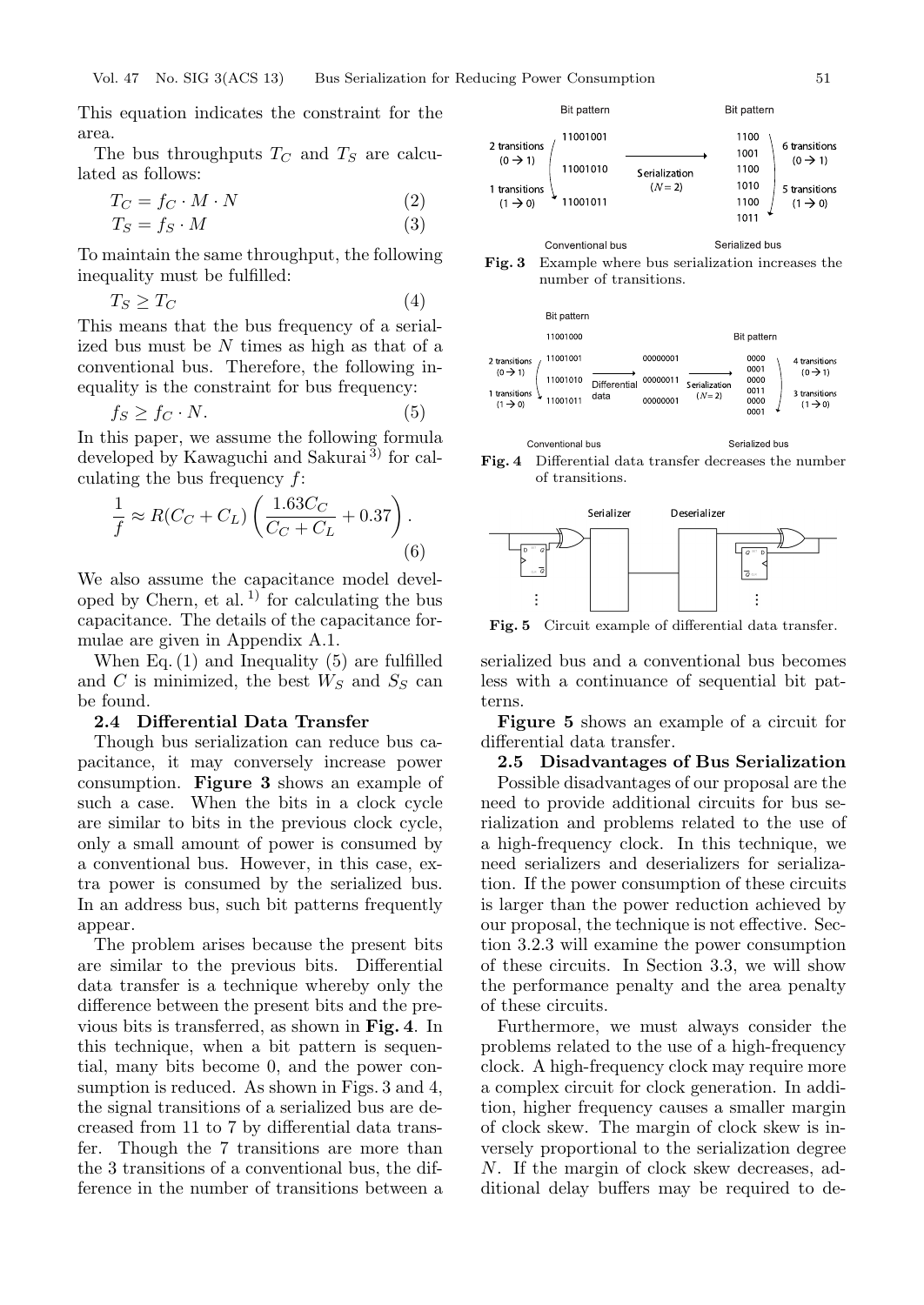| Technology          | Width $W_C$         | Spacing $S_C$       | Wire thickness $T$  | Dielectric thickness $H$ |
|---------------------|---------------------|---------------------|---------------------|--------------------------|
| $130 \,\mathrm{nm}$ | $450 \,\mathrm{nm}$ | $450 \,\mathrm{nm}$ | $720\,\mathrm{nm}$  | $630\,\mathrm{nm}$       |
| $115 \,\mathrm{nm}$ | $380 \,\mathrm{nm}$ | $380\,\mathrm{nm}$  | $608 \,\mathrm{nm}$ | $532 \,\mathrm{nm}$      |
| $100 \,\mathrm{nm}$ | $320 \,\mathrm{nm}$ | $320\,\mathrm{nm}$  | $544 \,\mathrm{nm}$ | $480\,\mathrm{nm}$       |
| $90\,\mathrm{nm}$   | $275 \,\mathrm{nm}$ | $275 \,\mathrm{nm}$ | $468 \,\mathrm{nm}$ | $413 \,\mathrm{nm}$      |
| $80\,\mathrm{nm}$   | $240\,\mathrm{nm}$  | $240\,\mathrm{nm}$  | $408 \,\mathrm{nm}$ | $360\,\mathrm{nm}$       |
| $70\,\mathrm{nm}$   | $215 \,\mathrm{nm}$ | $215 \,\mathrm{nm}$ | $366 \,\mathrm{nm}$ | $344 \text{ nm}$         |
| $65 \,\mathrm{nm}$  | $195 \,\mathrm{nm}$ | $195 \,\mathrm{nm}$ | $351 \,\mathrm{nm}$ | $312 \,\mathrm{nm}$      |
| $45 \,\mathrm{nm}$  | $135 \,\rm nm$      | $135 \,\mathrm{nm}$ | $243 \,\mathrm{nm}$ | $216$ nm                 |

**Table 1** Wire configuration.

**Table 2** Processor configuration.

| Issue width       |                             |
|-------------------|-----------------------------|
| Data cache        | 16 KB, 2-way, 64-byte block |
| Instruction cache | 16 KB, 2-way, 64-byte block |
| $L2$ cache        | ideal                       |

crease the clock skew. The clock generation circuit and delay buffers may cause additional power and area. Though these problems should be considered before adopting bus serialization, they are not investigated in this paper.

## **3. Evaluation**

In this section, we evaluate the effects of our proposal. We assume a chip multiprocessor with a shared L2 cache as the target processor, and apply bus serialization to the bus between the L1 cache and the L2 cache. The bus specification that we assume is as follows:

Total bus width  $M \cdot N$ : 64 bits Serialization degree N : 2

Bus length : 5 mm

**Table 1** shows the wire configurations derived from the International Technology Roadmap for Semiconductors<sup>7</sup>.

To estimate the data dependency of bus power, we use a processor simulator of a conventional single processor. This simulation corresponds to a simulation of executing an application on a chip multiprocessor. Eight applications from the SPEC95int benchmark suite are used for the estimation. We assume the cache configuration shown in **Table 2**, and simulate 10–25 million bus transactions for each benchmark.

## **3.1 Capacitance Analysis**

In this section, we estimate the effects of our proposal in reducing bus capacitance. We have proposed a methodology for layout optimization in Section 2.3. **Figure 6** shows the relations among the bus capacitance  $C$ , the bus resistance  $R$ , and the bus throughput  $T$  in 90 nm technology. In Fig. 6, the throughput line in the area shown by the arrows satisfies Inequal-







conventional bus.

ity (5). The circled point shows the wire width at which the bus capacitance is minimized. The wire width of this point is optimal from a power viewpoint.

We find the optimum width and capacitance in each technology by using a similar approach. **Figure 7** shows the minimized bus capacitances obtained by following our proposal in each technology. It indicates that our proposal will become more effective as process technology advances. This is because the coupling capacitance becomes more dominant as wire spacing decreases.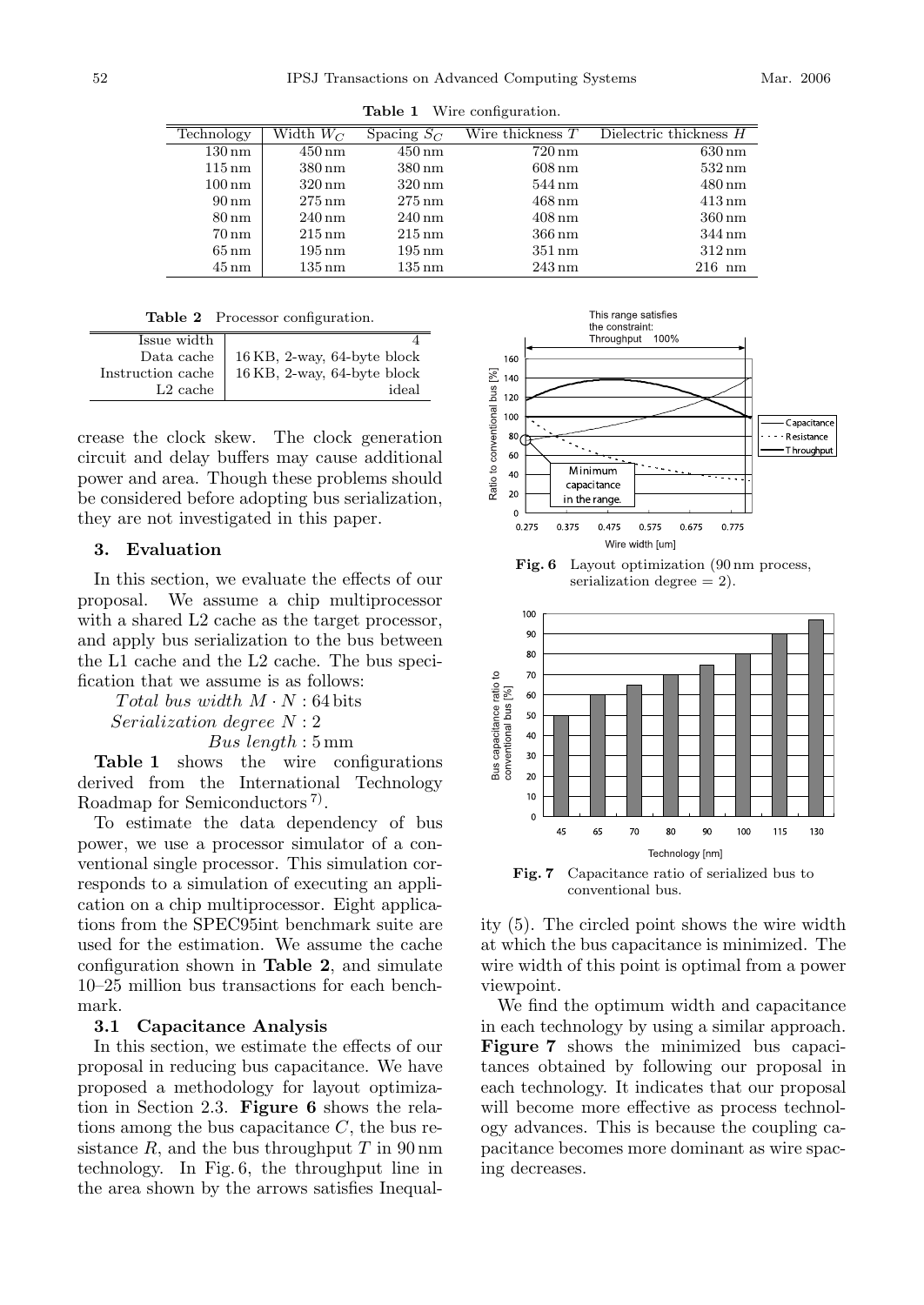

**Fig. 8** Power consumption in each benchmark (45 nm process).



# **3.2 Power Analysis**

## **3.2.1 Power Reduction**

The bus power consumption can be calculated from the bus capacitance and bit patterns transferred by the bus.

**Figure 8** shows the ratio of the power consumption of the serialized bus to that of a conventional bus for each benchmark. **Figure 9** shows the power consumption averages in each technology.

The results in Fig. 8 indicate that there is a significant difference between the address bus and the data bus, and that our proposal is effective when it is adopted for the data bus. Figure 9 shows the same tendency, and the effectiveness of our proposal becomes larger as the gate length shrinks. However, these figures indicate that the power of the address bus decreases, (the worst case: 250%) when we adopt a serialization strategy. This is because bit patterns are sequential in an address bus and power consumption increases as a result of the effect described in Section 2.4.

### **3.2.2 Differential Data Transfer**

As mentioned in Section 2.4, when the bit pattern is sequential, the bus power consump-



**Fig. 10** Differential data transfer: power consumption in each benchmark (45 nm process).



**Fig. 11** Differential data transfer: average power consumption in each technology.



**Fig. 12** Comparison of an unmodified serialized bus and a serialized bus with differential data transfer.

tion is increased by our proposal. The results shown in Figs. 8 and 9 confirm our observation.

**Figures 10** and **11** show power consumption with the differential data transfer described in Section 2.4. Differential data transfer is effective in an address bus.

**Figure 12** shows a comparison of an unmodified serialized bus and a serialized bus with differential data transfer. According to the figure, differential data transfer is not effective in a data bus. This is because the bit pattern of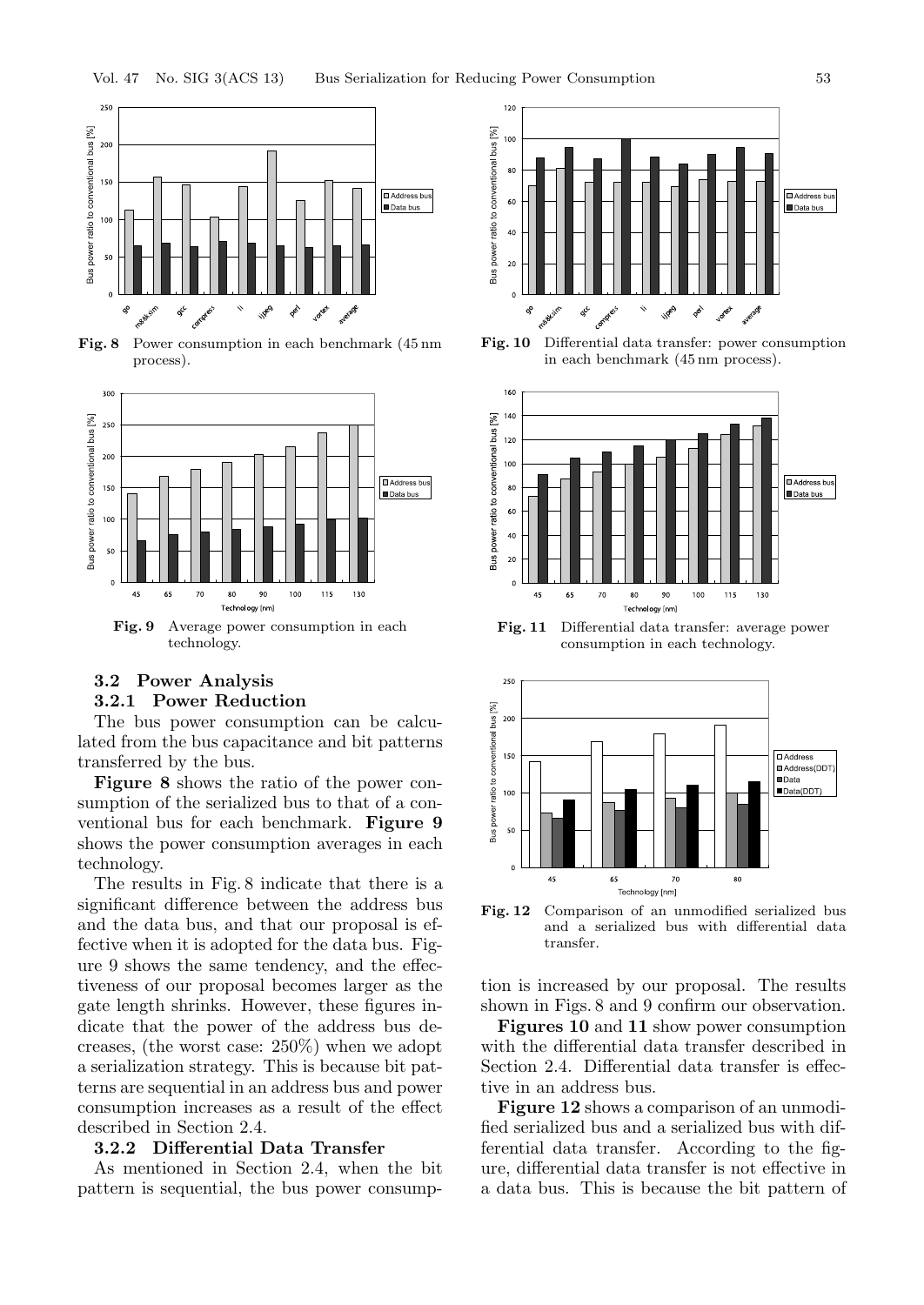

Serialized bus **Fig. 13** Example where differential data transfer increases the number of transitions.



**Fig. 14** Circuits of a serialized bus for simulation.



**Fig. 15** Circuits of a conventional bus for simulation.

a data bus is not sequential, and many bits of the bit pattern are 0. As shown in **Fig. 13**, signal transitions increase from 6 to 10 as a result of differential data transfer. Therefore, an unmodified serialized bus is suitable for use as a data bus, and a serialized bus with differential data transfer is suitable for use as an address bus.

#### **3.2.3 Power of Peripheral Circuits**

We showed the circuit structure of a serialized bus in Fig. 1. In this section, we assume the specific circuits shown in **Figs. 14** and **15**, and estimate the power of these circuits by SPICE simulation. The transistors in a serializer, deserializer, and D Flip-Flop (DFF) have the same gate width (basic width), and the widths of transistors in buffers are two times, four times, and eight times the basic width. We assume that the wire capacitance is  $1 pF$ , which is calculated from device parameters and the bus length (5 mm), in both conventional and serialized buses.

**Figure 16** shows the additional power of



**Table 3** Delay of peripheral circuits.

|                                                      | Delay |
|------------------------------------------------------|-------|
| $DFF + buffer$ (conventional bus) 0.17 ns            |       |
| Serializer + buffer (serialized bus) $\vert$ 0.15 ns |       |

peripheral circuits in the 180 nm process. In the figure, *Peripherals* includes the power consumption by serializer, deserializer, and DFF in Figs. 14 and 15. W ire includes the power consumed in the buffer. Indeed, our proposal increases the power of peripheral circuits, but the additional power is only 2.4% of the power consumed by a conventional bus. As the scale of devices shrinks, the power consumption of transistors becomes relatively less than that of wires. Therefore, in deep submicron technology, the additional power is not critical.

## **3.3 Delay and Area Analysis**

Our proposal requires a serializer and deserializer, and these additional circuits may cause additional delay. In this section, we estimate the additional delay by SPICE simulation. The circuits for SPICE simulation are shown in Figs. 14 and 15. We assume that the delay caused by the peripheral circuits is the interval from the rising of the clock to the rising of the buffer output.

The simulation results are shown in **Table 3**. They do not mean that serialization generally decreases the delay, because the delay depends on the circuit structure and gate width. However, they indicate that an additional delay due to bus serialization is negligible. Since the additional delay caused by the peripheral circuits is negligible, degradation of bus performance is also negligible.

The additional area created by bus serialization is also not critical. Indeed, a serialized bus requires serializers and deserializers that cause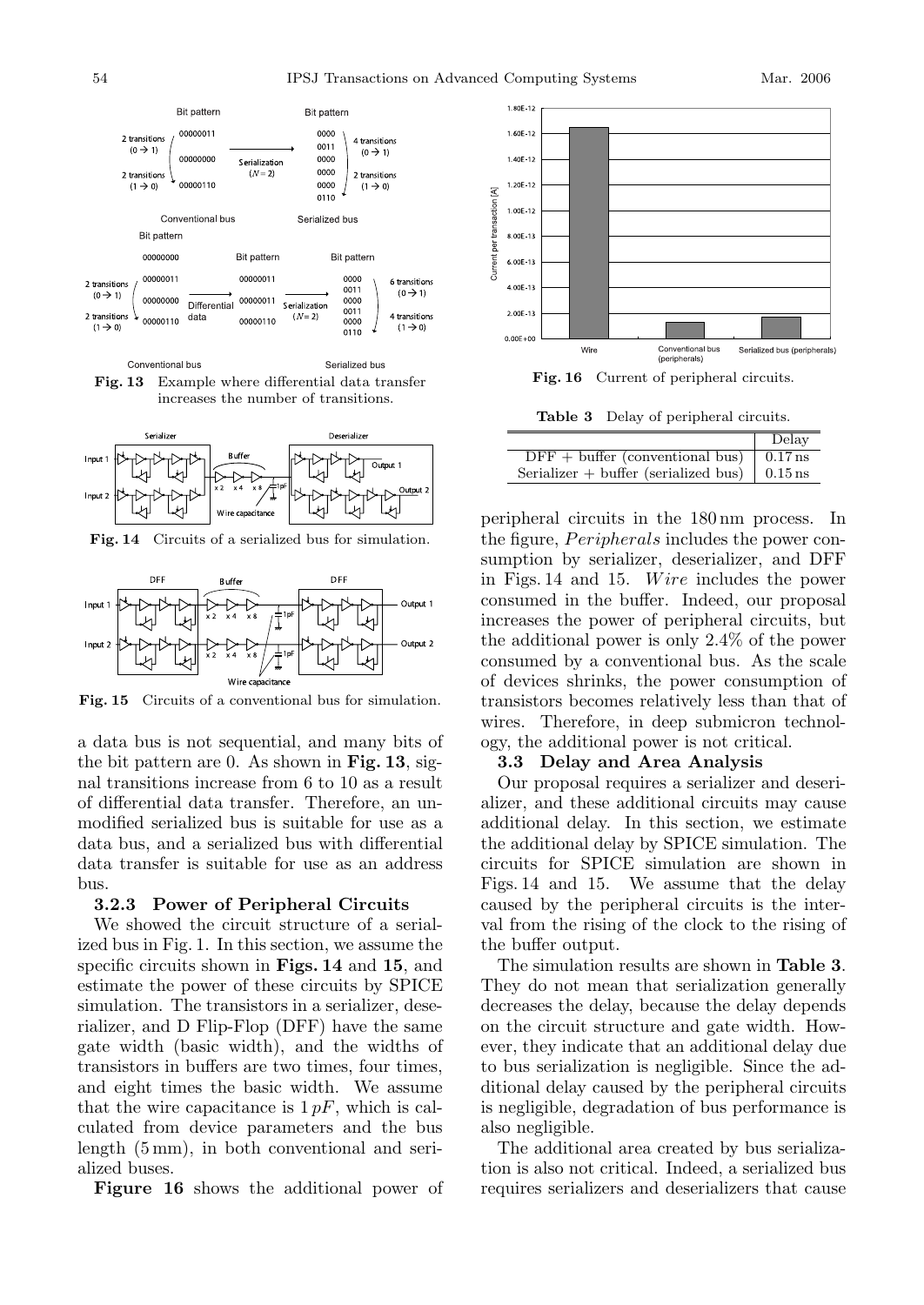additional area, but a serialized bus requires fewer buffers driving wires than a conventional bus because it has fewer wires. For example, in Figs. 14 and 15, the serialized bus has almost the same number of transistors as the conventional bus.

### **3.4 Variation of Serialization Degree**

In this section, we consider increasing the serialization degree from 2. Though a higher serialization degree causes fewer wires and lower power consumption, a serialized bus with a high serialization degree requires a higher bus frequency, because of the constraint shown in Inequality (5). According to our estimation, serialization degree 4 cannot be achieved in 45 nm process. This is because the bus capacitance does not decrease to a quarter of its original value if the number of wires is decreased to a quarter by bus serialization. However, a higher serialization degree is possible in a more scaled process.

## **4. Conclusion**

We began by pointing out the importance of reducing bus power consumption. As gate length shrinks, the power consumption of interconnects has a greater impact on total power consumption. In particular, buses are generally designed as long wires that have large capacitance, and coupling capacitance between wires is dominant in a deep sub-micron process.

We propose a bus serialization technique for reducing bus power consumption without decreasing throughput. Our proposal focuses on reducing the coupling capacitance by introducing an on-chip serial bus.

In this paper, we have evaluated our proposal, assuming a 64 bit bus with a serialization degree of 2 and a wire length of 5 mm. The evaluation results showed that the power reduction achieved by our proposal depends on the data that is transferred by the bus. According to the results, the bus power consumption decreases to 66% of that of a conventional bus when a serialized bus is adopted as data bus in the 45 nm process. Moreover, when a serialized bus is adopted as the address bus, the bus power consumption decreases to 73% as a result of differential data transfer in the 45 nm process.

We also evaluated the additional costs of our proposal in the 180 nm process. Our proposal requires a serializer, a deserializer and an extra clock line. However, the additional delay and area required by these circuits are negligible, and the degradation of the total bus performance is also negligible. The additional power consumption is 2.4% of that of a conventional bus. This overhead is small in comparison with the power reduction of 27–34% realized by our proposal.

We did not evaluate the additional costs caused by the use of a high-frequency clock and differential data transfer. These remain subjects for future work.

**Acknowledgments** This research is partially supported by Grant-in-Aid for Fundamental Scientific Research  $B(2)$  #13480077 and  $B(2)$  #1630013 from Ministry of Education, Culture, Sports, Science and Technology Japan, Semiconductor Technology Academic Research Center (STARC) Japan, CREST project of Japan Science and Technology Corporation, by 21st century COE project of Japan Society for the Promotion of Science, and VLSI Design and Education Center (VDEC), the University of Tokyo in collaboration with Cadence Design Systems, Inc, Hitachi Ltd, Mentor Graphics, Inc, and Synopsys, Inc.

## **References**

- 1) Chern, J.-H., Huang, J., Arledge, L., Li, P.-C. and Yang, P.: Multilevel Metal Capacitance Models for CAD Design Synthesis Systems, *IEEE Electron Device Letters*, Vol.13, No.1, pp.32–34 (1992).
- 2) Ikeda, M. and Asada, K.: Bus Data Coding with Zero Suppression for Low Power Chip Interface, *Proc. 1996 International Workshop on Logic and Architecture Synthesis*, pp.267–274 (1996).
- 3) Kawaguchi, H. and Sakurai, T.: Delay and Noise Formulas for Capacitively Coupled Distributed RC Lines, *Proc. 1998 Asia South Pacific Design Automation Conference*, pp.35–43 (1998).
- 4) Komatsu, S., Ikeda, M. and Asada, K.: Bus Data Encoding with Coupling-driven Adaptive Code-book Method for Low Power Data Transmission, *Proc. 2001 European Solid-State Circuits Conference* (2001).
- 5) Loghi, M., Poncino, M. and Benini, L.: Cycle-Accurate Power Analysis for Multiprocessor System-on-a-Chip, *Proc. 2004 ACM Great Lakes Symposium on VLSI*, pp.401–406 (2004).
- 6) Macchiarulo, L., Macii, E. and Poncino, M.: Wire Placement for Crosstalk Energy Minimization in Address Buses, *Proc. 2002 Design, Automation and Test in Europe*, pp.158–162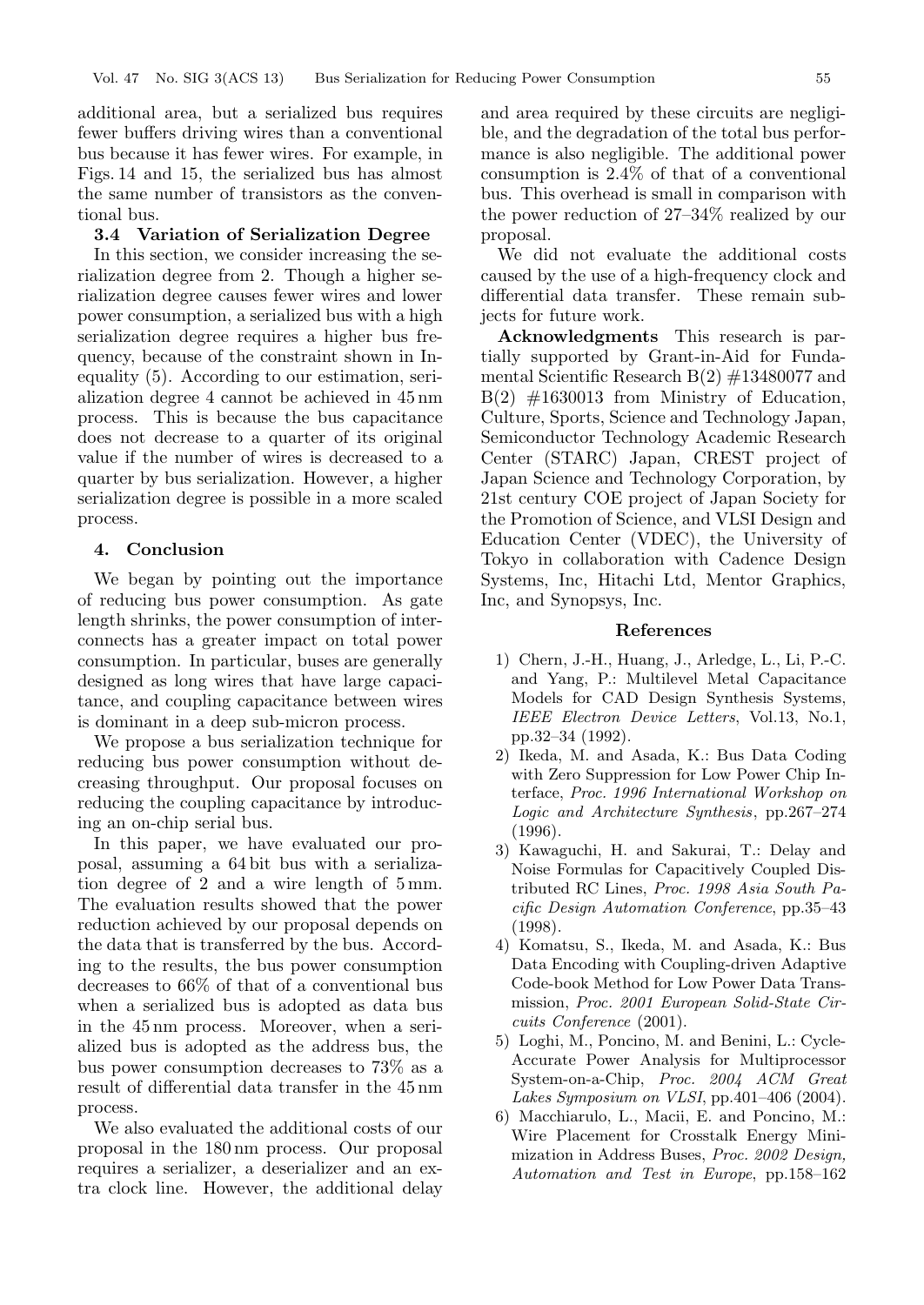(2002).

- 7) Semicondutor Industry Association: International Technology Roadmap for Semiconductors 2002 Update, http://public.itrs.net (2002).
- 8) Shin, Y. and Sakurai, T.: Coupling-Driven Bus Design for Low-Power Application-Specific Systems, *Proc. 2001 Design Automation Conference*, pp.750–753 (2001).
- 9) Stan, M.R. and Burleson, W.P.: Bus-Invert Coding for Low-Power I/O, *IEEE Transactions on Very Large Scale Integration Systems*, Vol.3, No.1, pp.49–58 (1995).

## **Appendix**

### **A.1 Capacitance Formulae**

The model of Chern, Huang, et al.  $^{1)}$  is one of the empirical models for multilevel interconnect capacitance. In this model, the capacitance of the target wire is calculated from the wire configurations of the target metal layer 2, the upper layer 3, and the lower layer 1. According to the model, the formulae for the total capacitance  $C$ , coupling capacitance C*C*, and load capacitance C*<sup>L</sup>* are as follows:

$$
C = 2C_C + C_L
$$
(7)  
\n
$$
\frac{C_C}{\epsilon} = \frac{W_1 W_2}{H} + 0.9413 \left(1 - 0.326e^{\frac{-T_1}{0.13351}}
$$
  
\n
$$
- 0.959e^{\frac{-S_1}{1.966H}}\right) 2W_2 \left(\frac{S_1}{S_1 + 0.01H}\right)^{0.2}
$$
  
\n
$$
+ 0.9413 \left(1 - 0.326e^{\frac{-T_2}{0.13352}}
$$
  
\n
$$
- 0.959e^{\frac{-S_2}{1.966H}}\right) 2W_1 \left(\frac{S_2}{S_2 + 0.01H}\right)^{0.2}
$$
  
\n
$$
+ 1.14 \left(1 - 0.326e^{\frac{-T_1}{0.13351}}
$$
  
\n
$$
- 0.959e^{\frac{-S_1}{1.966H}}\right) (S_2 S_1)^{0.5} \left(\frac{W_2}{H}\right)^{0.182}
$$
  
\n
$$
+ 1.14 \left(1 - 0.326e^{\frac{-T_2}{0.13352}}
$$
  
\n
$$
- 0.959e^{\frac{-S_2}{1.966H}}
$$
  
\n
$$
(S_1 S_2)^{0.5} \left(\frac{W_1}{H}\right)^{0.182}
$$
(8)  
\n
$$
\frac{C_L}{\epsilon} = A \left\{\frac{T_2}{S_2} \left(1 - 1.897e^{\frac{-H_2}{0.3152} - \frac{-T_2}{2.47452}}
$$
  
\n
$$
+ 1.302e^{\frac{-H_2}{0.08252}} - 0.1292e^{\frac{-T_2}{1.32652}}\right)
$$
  
\n
$$
+ 1.722 \left(1 - 0.6548e^{\frac{-T_2}{0.3477H_2}}\right)e^{\frac{-S_2}{0.651H_2}}
$$

$$
+ B\left\{\frac{T_2}{S_2}\left(1-1.897e^{\frac{-(W_2+2H_2)}{0.31S_2}-\frac{T_2}{2.474S_2}}\right.\right.\\ \left. + 1.302e^{\frac{-(W_2+2H_2)}{0.082S_2}}-0.1292e^{\frac{-T_2}{1.326S_2}}\right)\\ + 1.722\left(1-0.6548e^{\frac{-W_2}{0.3477(W_2+2H_2)}}\right)\\ -^{S_2}\quad \ \ \, \right\}
$$

$$
e^{\frac{-52}{0.651(W_2+2H_2)}}\bigg\}.
$$
 (9)

$$
A = \frac{R}{W_1 + W_2 + S_1 + S_2}.
$$
 (10)

$$
B = \frac{O}{W_1 + W_2 + S_1 + S_2}.
$$
\n
$$
R = W_1 + 2T_1 + W_3 + 2T_3
$$
\n(12)

$$
for S_1 \ge 2T_1 \text{ and } S_3 \ge 2T_3. \tag{12}
$$

$$
R = W_1 + T_1 + W_3 + 2T_3 \t\t(13)
$$
  
for  $S_1 < 2T_1$  and  $S_3 \ge 2T_3$ .

$$
R = W_1 + 2T_1 + W_3 + T_3
$$
  
for  $S_1 \ge 2T_1$  and  $S_3 < 2T_3$ . (14)

$$
R = W_1 + T_1 + W_3 + T_3
$$
  
for  $S_1 < 2T_1$  and  $S_3 < 2T_3$ . (15)

$$
O = S_1 - 2T_1 + S_3 - 2T_3
$$
  
for  $S_1 \ge 2T_1$  and  $S_3 \ge 2T_3$ . (16)

$$
O = S_3 - 2T_3 \tag{17}
$$

$$
for S_1 < 2T_1 and S_3 \ge 2T_3.
$$
  

$$
O = S_1 - 2T_1
$$
 (18)

$$
for S_1 \ge 2T_1 \text{ and } S_3 < 2T_3.
$$
\n
$$
O = 0 \tag{19}
$$

for 
$$
S_1 < 2T_1
$$
 and  $S_3 < 2T_3$ .

- $\epsilon$ : Dielectric permittivity.
- $W_n: Wire width on layer n.$
- $S_n$ : Wire spacing on layer n.
- $T_n$ : Wire thickness on layer n.
- H : Dielectric thickness.
	- (Received June 29, 2005)
	- (Accepted November 3, 2005)



J

**Naoya Hatta** is currently a M.E. student in Information and Communication Engineering in The University of Tokyo. His research interests are in vulnerability detection techniques.